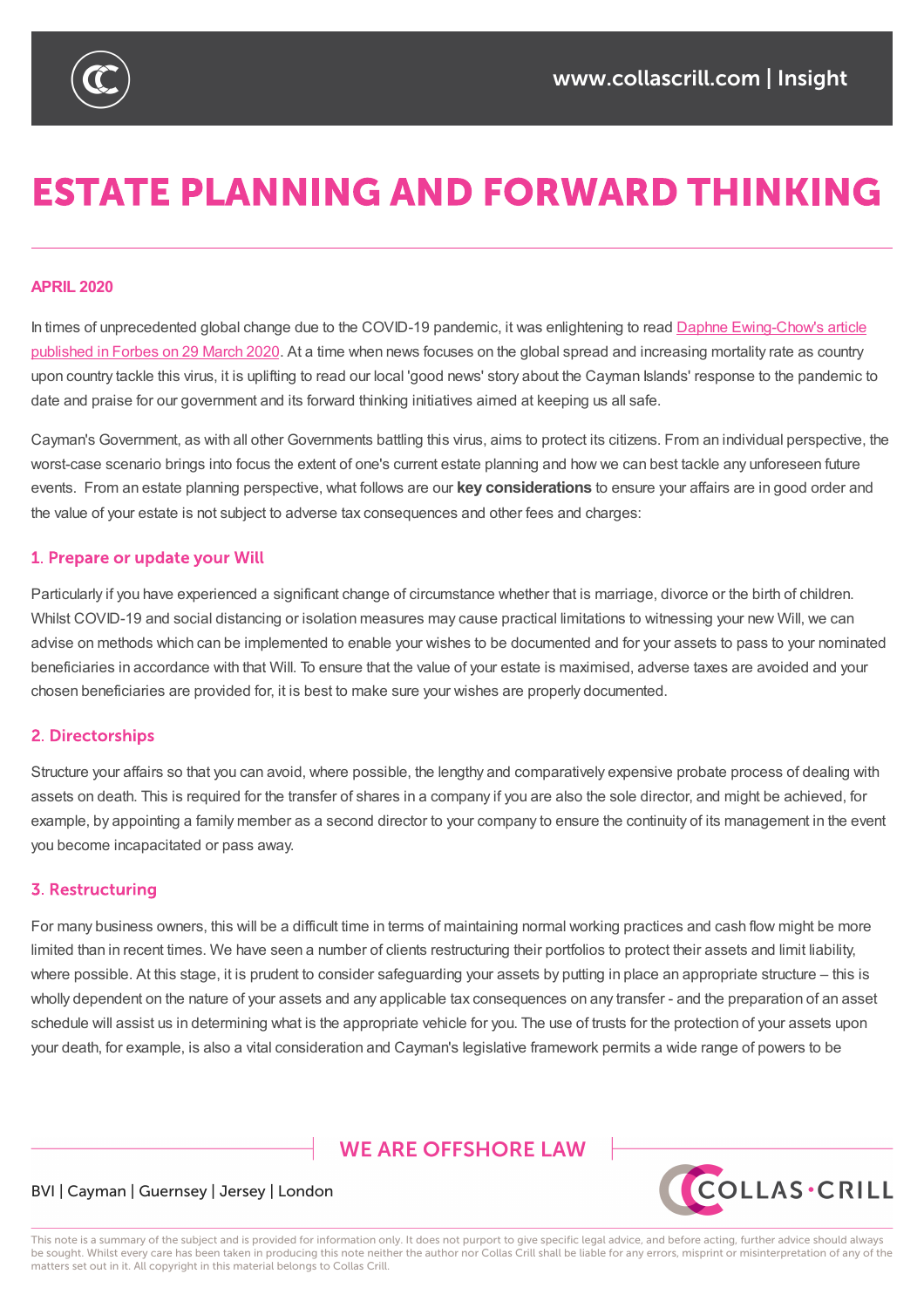

reserved to settlors without affecting its validity. We are happy to discuss restructuring with you.

# 4. Timing of asset transfers

The timing of the transfer of certain assets, whether into a structure or to an individual could be a crucially important planning tool. Where asset values are depressed due to the global downturn in the economy, this might present an opportunity to make a transfer which mitigates the current exposure to inheritance tax or capital gains tax.

#### 5. Explaining the rationale for your wishes

Take the opportunity to speak with any beneficiaries of your Will (including any spouse, cohabitant, children or people that are financially dependent on you) to explain the rationale for your wishes, which might assist in limiting any challenge to the terms of your Will upon your death.

#### **6. Consideration of minors**

If you have minor children, consideration needs to given as to the appointment of a legal guardian and how you wish for these children to be provided for, including their maintenance and education. The selection of guardians and the conditions for financial provision for the children would normally be contained in a trust within a Will, but a separate consideration of the best interests of minors needs to be undertaken.

#### 7. Wealth accumulation measures

One of the other effects of the virus has been seen in the financial markets where significant value has been wiped off stock market investments. This might therefore provide an opportunity to maximise your estate by purchasing stocks which could increase in value following the pandemic. As we all know, however, the values of such investments can go down as well as up which is why it would be important to consult with investment professionals to assist with this process. We continually work with such advisers and can make recommendations to you.

#### 8. Life insurance protection

In light of the current uncertain financial climate, it would also be advisable to ensure that you are covered for unforeseen eventualities and therefore a review of your current insurance coverage (including the availability of critical illness coverage) should be undertaken. Again we work with local insurers on a regular basis and can assist with making recommendations as to who to speak to.

# 9. Stay connected

Stay connected for good health and well being. Importantly, regular communication with family members is likely to make it more difficult for anyone to challenge your Will on grounds that it does not reflect your documented wishes.

If you require any assistance with estate planning measures to ensure you are best placed to manage your affairs and deal with *future unforeseen events, please do not hesitate to contact us.*

# **WE ARE OFFSHORE I AW**



# BVI | Cayman | Guernsey | Jersey | London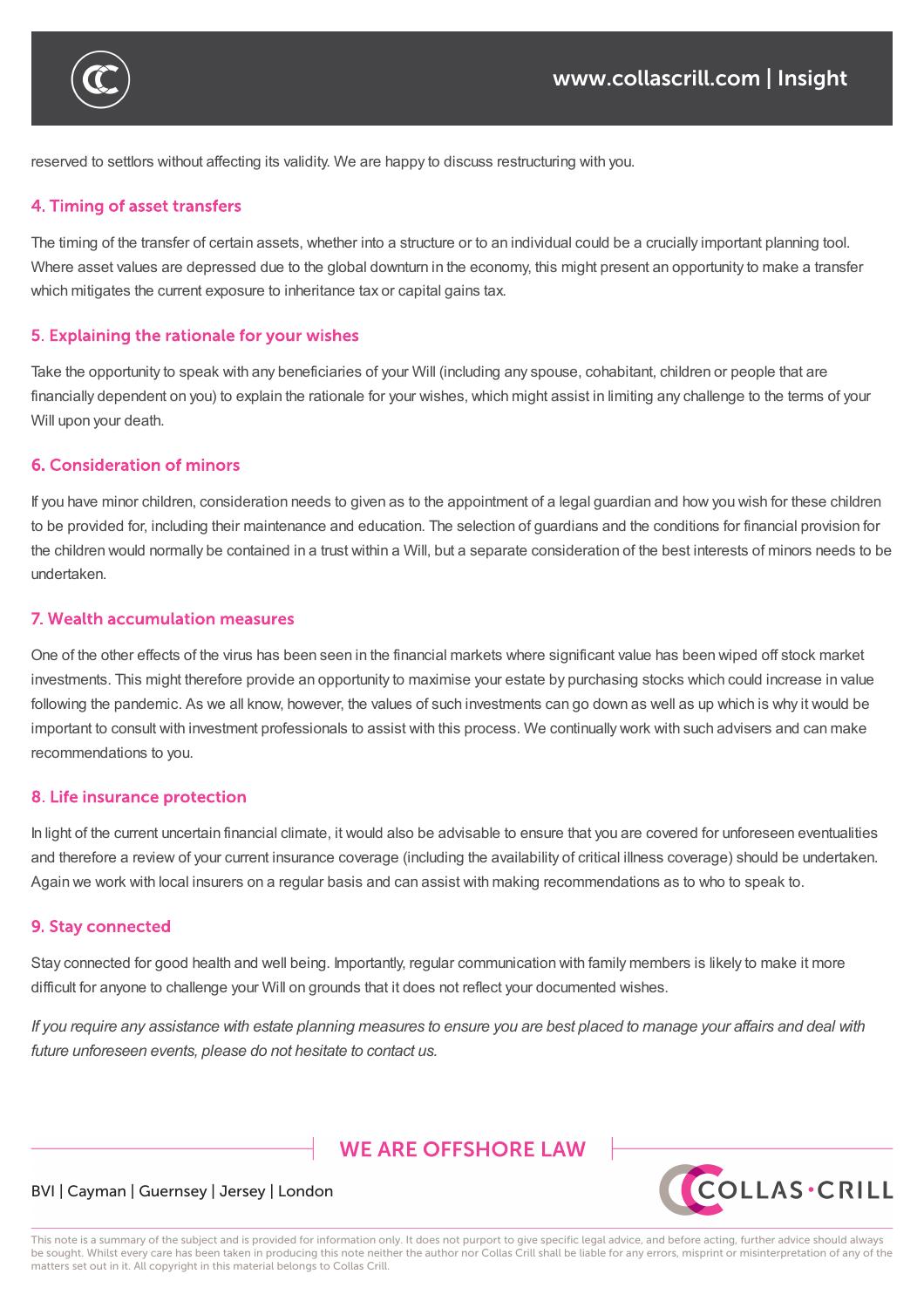

*future unforeseen events, please do not hesitate to contact us.*

# **WE ARE OFFSHORE LAW**

# BVI | Cayman | Guernsey | Jersey | London